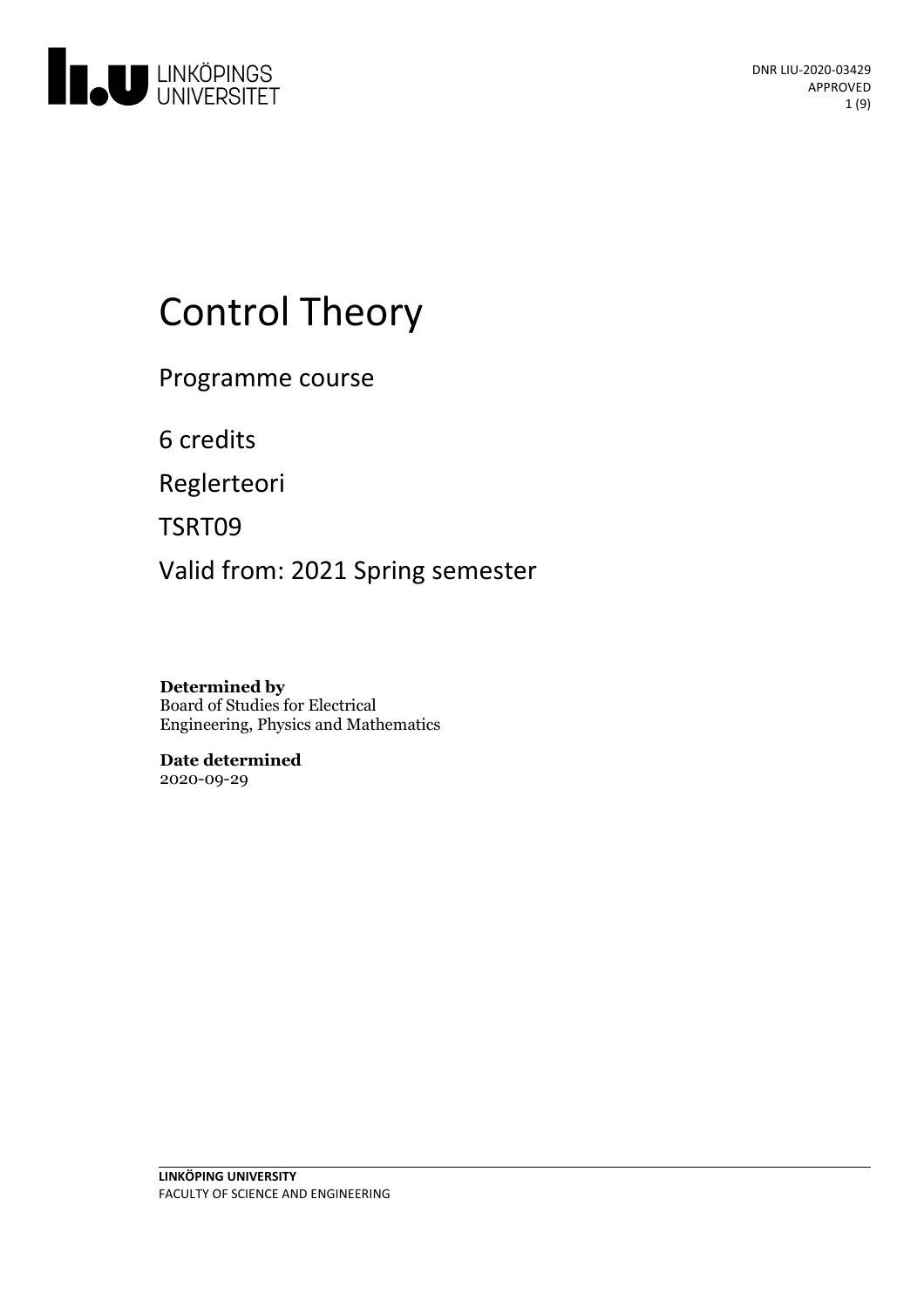## Main field of study

Electrical Engineering

Course level

Second cycle

## Advancement level

A1X

## Course offered for

- Computer Science and Engineering, M Sc in Engineering
- Industrial Engineering and Management International, M Sc in Engineering
- Electronics Design Engineering, M Sc in Engineering
- Industrial Engineering and Management, M Sc in Engineering
- Information Technology, M Sc in Engineering
- Applied Physics and Electrical Engineering International, M Sc in Engineering
- Applied Physics and Electrical Engineering, M Sc in Engineering

## Prerequisites

Automatic control, Statistics

## Intended learning outcomes

The course gives the basic theory required to solve more difficult control problems. This implies analysis and design of multivariable systems, basic insights in nonlinear phenomena, in particular methods for nonlinear stability analysis as well as tradeoffs and basic limitations for control systems. A course goal is also to give an ability in using computer based control design. When the course is finished the participants are expected to be able to

- Describe possibilities and limitations in multivariable control design and given an account of conflicts between performance requirements.<br>• Model disturbances, analyze their influence and design control systems to
- counteract them. Calculate stationary points, linearize and perform local analysis of state
- 
- space systems.<br>• Perform stability analysis using the circle criterion, describing functions<br>and elementary Lyapunov theory.
- $\bullet$  Design multivariable control systems using LQG methods, loop shaping methods and computer based tools (and in very simple cases by hand
- calculations).<br>• Design controllers that completely eliminate simple nonlinearities.

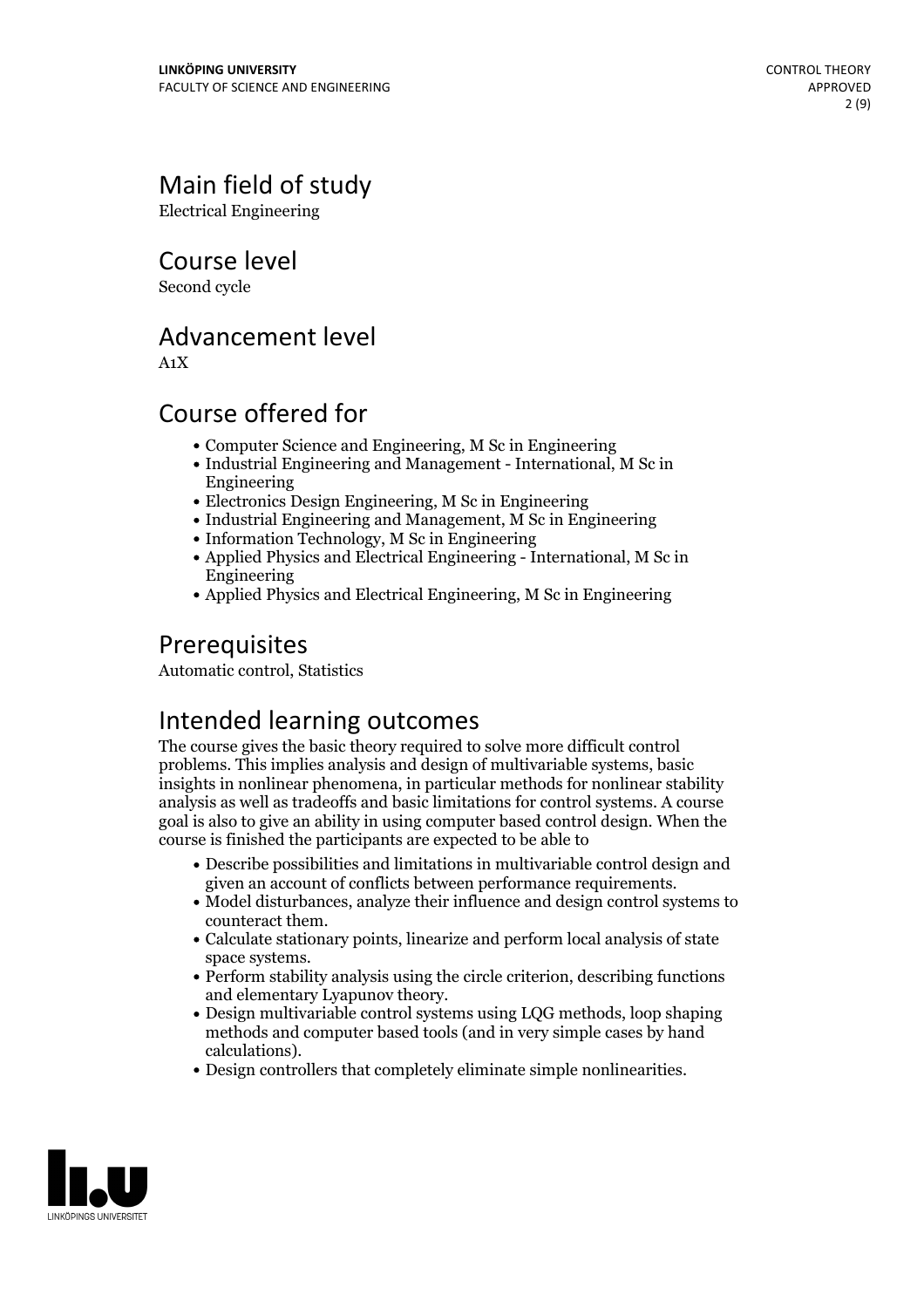## Course content

Mathematical description of linear multivariable systems in continuous time. Controllability and observability. Stability. Description of disturbances. Synthesis of regulators. Sensitivity and robustness. Performance limitations. Linear quadratic theory. Observers. The separation principle LTR-methodology. Robust loop-shaping. Nonlinear systems: The effect of nonlinearities, phase planes, stability. Lyapunov theory, the circle criterion, describing function. Exact linearization.

## Teaching and working methods

The course consists of lectures, lessons and laboratory work.

## Examination

| LAB <sub>1</sub> | Laboratory work     | 1.5 credits | U.G        |
|------------------|---------------------|-------------|------------|
| DAT1             | Written examination | 4.5 credits | U, 3, 4, 5 |

## Grades

Four-grade scale, LiU, U, 3, 4, 5

## Other information

#### **About teaching and examination language**

The teaching language is presented in the Overview tab for each course. The examination language relates to the teaching language as follows:

- If teaching language is Swedish, the course as a whole or in large parts, is taught in Swedish. Please note that although teaching language is Swedish, parts of the course could be given in English. Examination language is Swedish.<br>• If teaching language is Swedish/English, the course as a whole will be
- taught in English if students without prior knowledge of the Swedish language participate. Examination language is Swedish or English
- (depending on teaching language).<br>• If teaching language is English, the course as a whole is taught in English.<br>Examination language is English.

#### **Other**

The course is conducted in a manner where both men's and women's

The planning and implementation of a course should correspond to the course syllabus. The course evaluation should therefore be conducted with the course syllabus as a starting point.

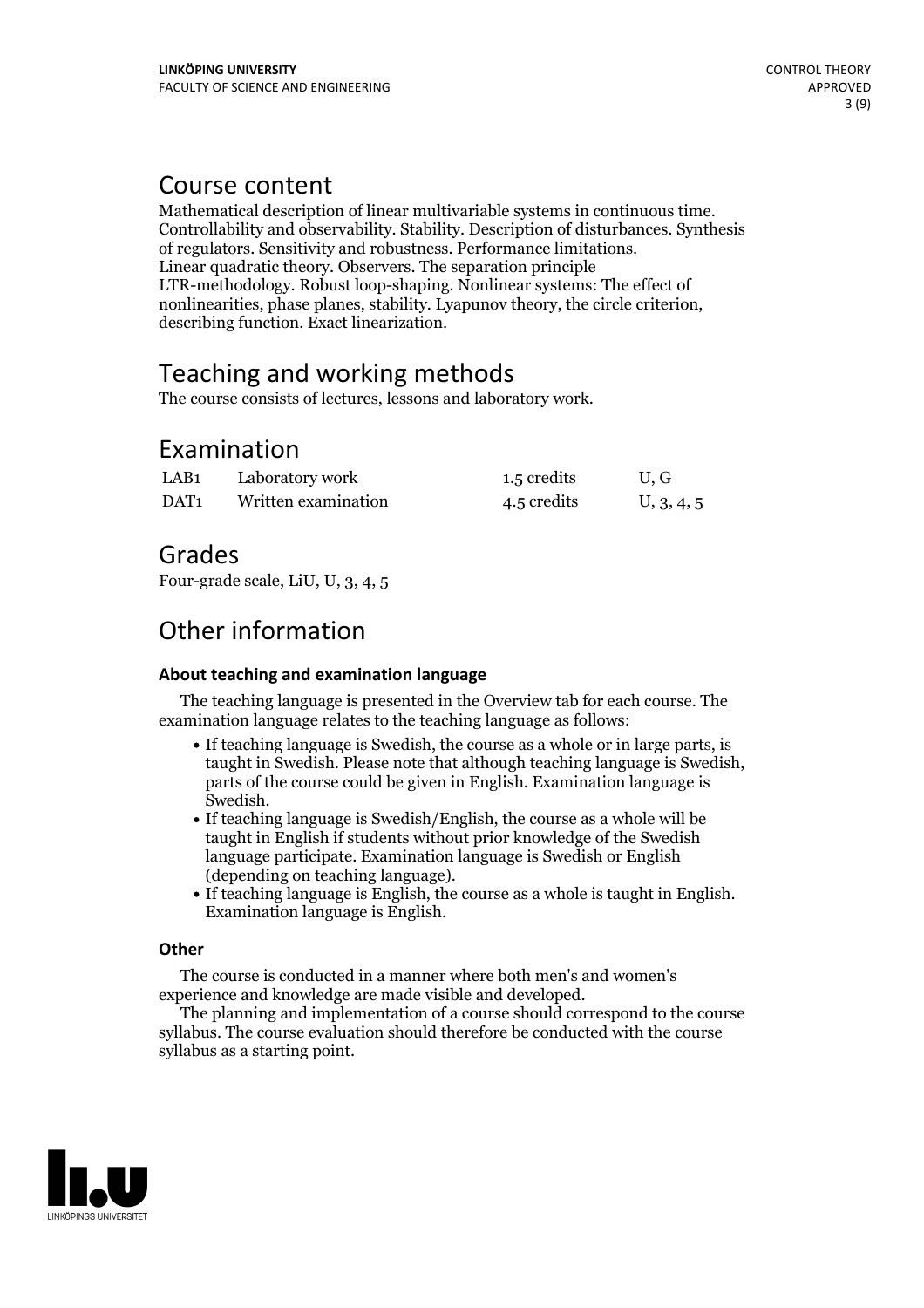### Department

Institutionen för systemteknik

## Director of Studies or equivalent

Johan Löfberg

## Examiner

Claudio Altafini

## Course website and other links

## Education components

Preliminary scheduled hours: 60 h Recommended self-study hours: 100 h

Course literature<br>T. Glad, L. Ljung: Reglerteori. Flervariabla och olinjära metoder, Studentlitteratur, Lund, 2003. Övningsuppgifter med lösningar.<br>Laborationshandledningar.

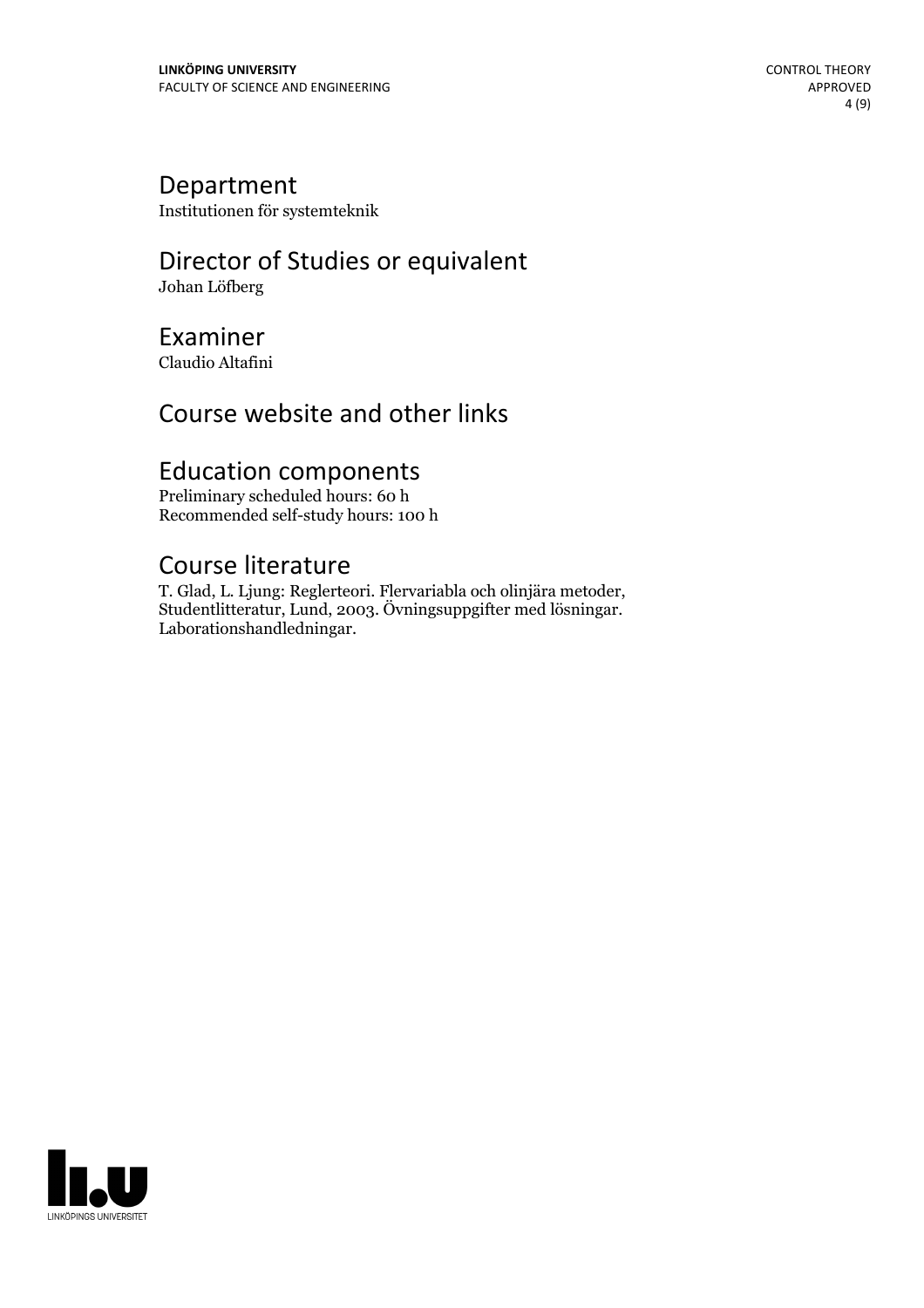## **Common rules**

#### **Course syllabus**

A syllabus must be established for each course. The syllabus specifies the aim and contents of the course, and the prior knowledge that a student must have in order to be able to benefit from the course.

### **Timetabling**

Courses are timetabled after a decision has been made for this course concerning its assignment to a timetable module.

#### **Interrupting a course**

The vice-chancellor's decision concerning regulations for registration, deregistration and reporting results (Dnr LiU-2015-01241) states that interruptions in study are to be recorded in Ladok. Thus, all students who do not participate in a course for which they have registered must record the interruption, such that the registration on the course can be removed. Deregistration from <sup>a</sup> course is carried outusing <sup>a</sup> web-based form: https://www.lith.liu.se/for-studenter/kurskomplettering?l=en.

### **Cancelled courses**

Courses with few participants (fewer than 10) may be cancelled or organised in a manner that differs from that stated in the course syllabus. The Dean is to deliberate and decide whether a course is to be cancelled or changed from the course syllabus.

### **Guidelines relatingto examinations and examiners**

For details, see Guidelines for education and examination for first-cycle and second-cycle education at Linköping University, Dnr LiU-2019-00920 (http://styrdokument.liu.se/Regelsamling/VisaBeslut/917592).

An examiner must be employed as a teacher at LiU according to the LiU Regulations for Appointments, Dnr LiU-2017-03931 (https://styrdokument.liu.se/Regelsamling/VisaBeslut/622784). For courses in second-cycle, the following teachers can be appointed as examiner: Professor (including Adjunct and Visiting Professor), Associate Professor (including Adjunct), Senior Lecturer (including Adjunct and Visiting Senior Lecturer), Research Fellow, or Postdoc. For courses in first-cycle, Assistant Lecturer (including Adjunct and Visiting Assistant Lecturer) can also be appointed as examiner in addition to those listed for second-cycle courses. In exceptional cases, a Part-time Lecturer can also be appointed as an examiner at both first- and second cycle, see Delegation of authority for the Board of Faculty of Science and Engineering.

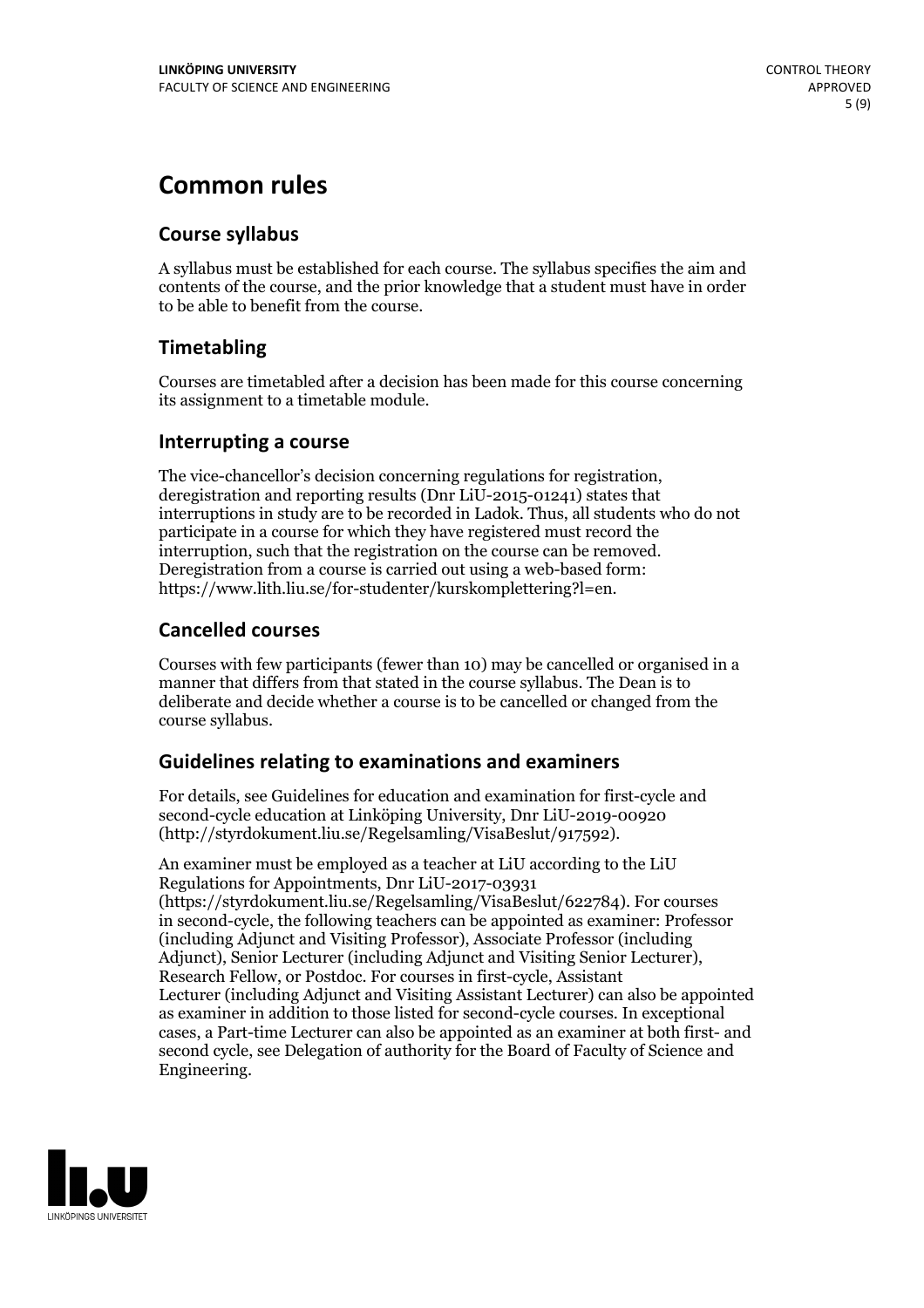### **Forms of examination**

#### **Principles for examination**

Written and oral examinations and digital and computer-based examinations are held at least three times a year: once immediately after the end of the course, once in August, and once (usually) in one of the re-examination periods. Examinations held at other times are to follow a decision of the board of studies.

Principles for examination scheduling for courses that follow the study periods:

- courses given in VT1 are examined for the first time in March, with re-examination in June and August
- courses given in VT2 are examined for the first time in May, with re-examination in August and October
- courses given in HT1 are examined for the first time in October, with re-examination in January and August
- courses given in HT2 are examined for the first time in January, with re-examination in March and in August.

The examination schedule is based on the structure of timetable modules, but there may be deviations from this, mainly in the case of courses that are studied and examined for several programmes and in lower grades (i.e. 1 and 2).

Examinations for courses that the board of studies has decided are to be held in alternate years are held three times during the school year in which the course is given according to the principles stated above.

Examinations for courses that are cancelled orrescheduled such that they are not given in one or several years are held three times during the year that immediately follows the course, with examination scheduling that corresponds to the scheduling that was in force before the course was cancelled or rescheduled.

When a course is given for the last time, the regular examination and two re-<br>examinations will be offered. Thereafter, examinations are phased out by offering three examinations during the following academic year at the same times as the examinations in any substitute course. If there is no substitute course, three examinations will be offered during re-examination periods during the following academic year. Other examination times are decided by the board of studies. In all cases above, the examination is also offered one more time during the academic year after the following, unless the board of studies decides otherwise.

If a course is given during several periods of the year (for programmes, or on different occasions for different programmes) the board or boards of studies determine together the scheduling and frequency of re-examination occasions.

#### **Retakes of other forms of examination**

Regulations concerning retakes of other forms of examination than written examinations and digital and computer-based examinations are given in the LiU guidelines for examinations and examiners, http://styrdokument.liu.se/Regelsamling/VisaBeslut/917592.

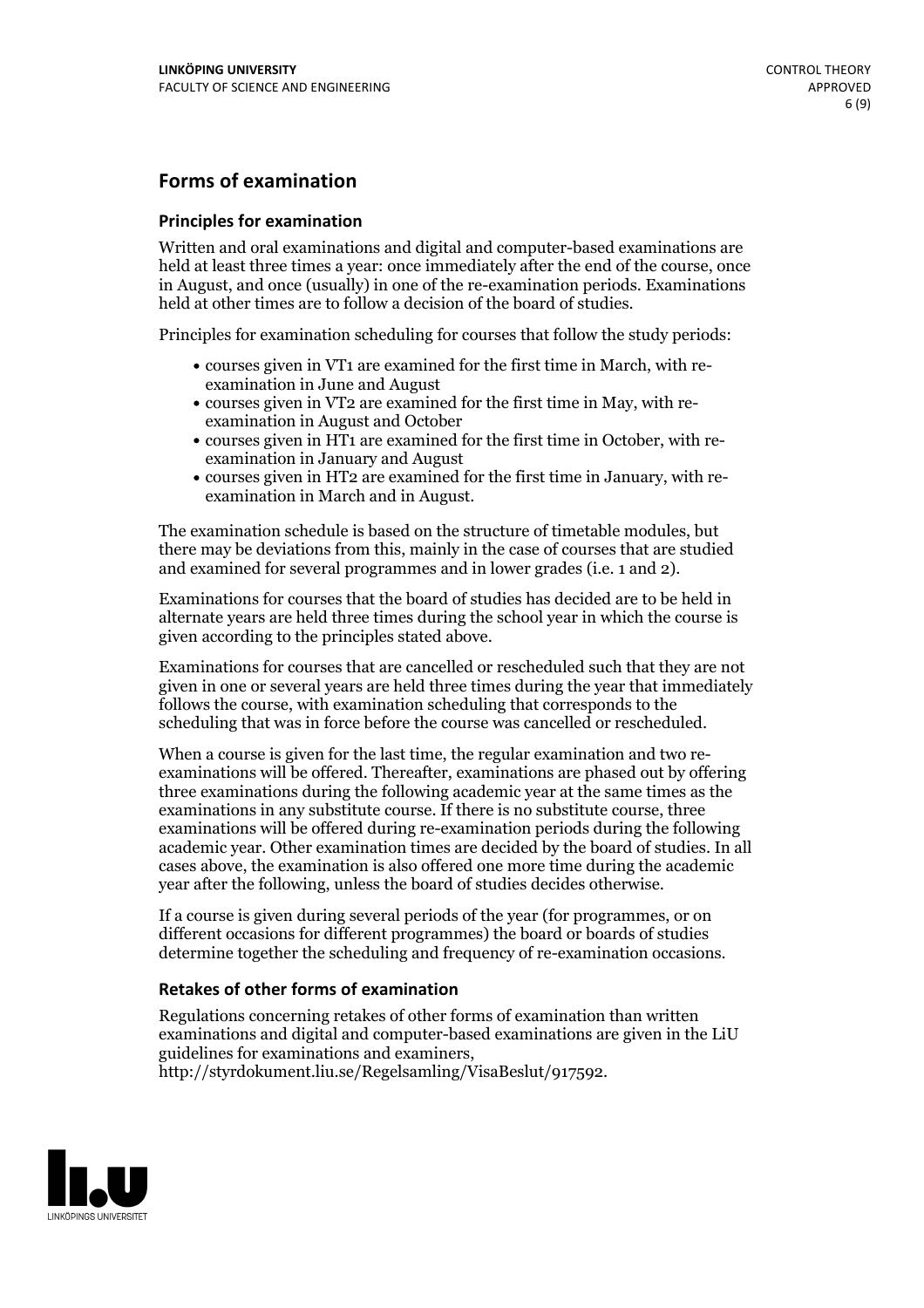#### **Registration for examination**

Until January 31 2021, the following applies according to previous guidelines: In order to take an written, digital or computer-based examination student must register in advance at the Student Portal during the registration period, which Candidates are informed of the location of the examination by email, four days in advance. Students who have not registered for an examination run the risk of being refused admittance to the examination, if space is not available.

From February 1 2021, new guidelines applies for registration for written, digital or computer-based examination, Dnr LiU-2020-02033 (https://styrdokument.liu.se/Regelsamling/VisaBeslut/622682).

Symbols used in the examination registration system:

\*\* denotes that the examination is being given for the penultimate time.

\* denotes that the examination is being given for the last time.

#### **Code of conduct for students during examinations**

Details are given in a decision in the university's rule book: http://styrdokument.liu.se/Regelsamling/VisaBeslut/622682.

#### **Retakes for higher grade**

Students at the Institute of Technology at LiU have the right to retake written examinations and digital and computer-based examinations in an attempt to achieve a higher grade. This is valid for all examination components with code "TEN", "DIT" and "DAT". The same right may not be exercised for other examination components, unless otherwise specified in the course syllabus.

A retake is not possible on courses that are included in an issued degree diploma.

#### **Grades**

The grades that are preferably to be used are Fail (U), Pass (3), Pass not without distinction  $(4)$  and Pass with distinction  $(5)$ .

- Grades U, 3, 4, 5 are to be awarded for courses that have written or digital
- examinations.<br>• Grades Fail (U) and Pass (G) may be awarded for courses with a large degree of practical components such as laboratory work, project work and
- $\bullet$  Grades Fail (U) and Pass (G) are to be used for degree projects and other independent work.

#### **Examination components**

The following examination components and associated module codes are used at the Faculty of Science and Engineering:

Grades U, 3, 4, 5 are to be awarded for written examinations (TEN) and

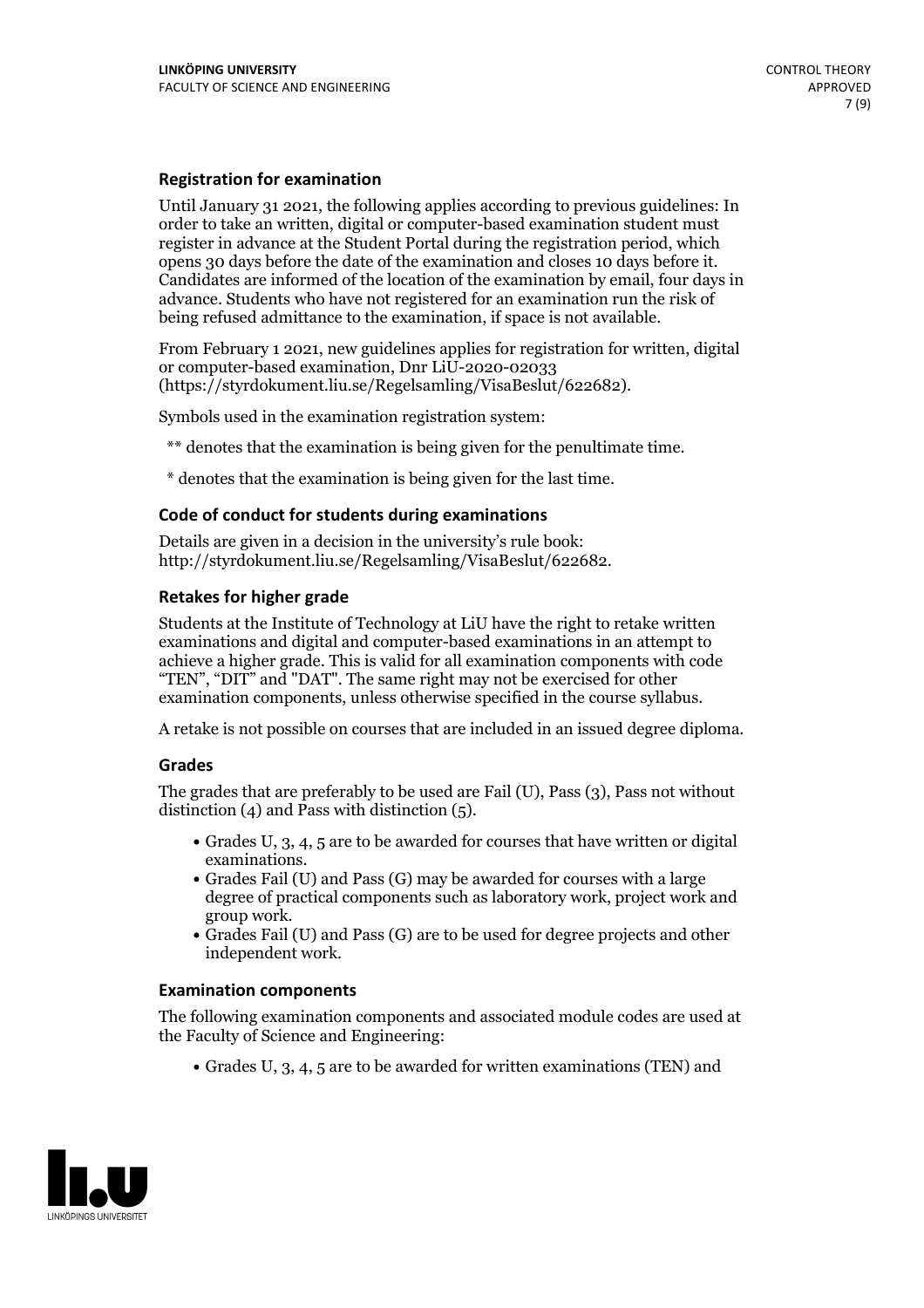- digital examinations (DIT).<br>• Examination components for which the grades Fail (U) and Pass (G) may be awarded are laboratory work (LAB), project work (PRA), preparatory written examination (KTR), digital preparatory written examination (DIK), oral examination (MUN), computer-based examination (DAT), home
- assignment (HEM), and assignment (UPG).<br>• Students receive grades either Fail (U) or Pass (G) for other examination components in which the examination criteria are satisfied principally through active attendance such as tutorial group (BAS) or examination item
- (MOM).<br>• Grades Fail (U) and Pass (G) are to be used for the examination components Opposition (OPPO) and Attendance at thesis presentation (AUSK) (i.e. part of the degree project).

In general, the following applies:

- 
- Mandatory course components must be scored and given <sup>a</sup> module code. Examination components that are not scored, cannot be mandatory. Hence, it is voluntary to participate in these examinations, and the voluntariness must be clearly stated. Additionally, if there are any associated conditions to the examination component, these must be clearly stated as well.<br>• For courses with more than one examination component with grades
- U,3,4,5, it shall be clearly stated how the final grade is weighted.

For mandatory components, the following applies: If special circumstances prevail, and if it is possible with consideration of the nature ofthe compulsory component, the examiner may decide to replace the compulsory component with another equivalent component. (In accordance with the LiU Guidelines for education and examination for first-cycle and second-cycle education at Linköping University, http://styrdokument.liu.se/Regelsamling/VisaBeslut/917592).

For written examinations, the following applies: If the LiU coordinator for students with disabilities has granted a student the right to an adapted examination for a written examination in an examination hall, the student has the right to it. If the coordinator has instead recommended for the student an adapted examination or alternative form of examination, the examiner may grant this if the examiner assesses that it is possible, based on consideration of the course objectives. (In accordance with the LiU Guidelines for education and examination for first-cycle and second-cycle education at Linköping University, http://styrdokument.liu.se/Regelsamling/VisaBeslut/917592).

#### **Reporting of examination results**

The examination results for a student are reported at the relevant department.

#### **Plagiarism**

For examinations that involve the writing of reports, in cases in which it can be assumed that the student has had access to other sources (such as during project work, writing essays, etc.), the material submitted must be prepared in accordance